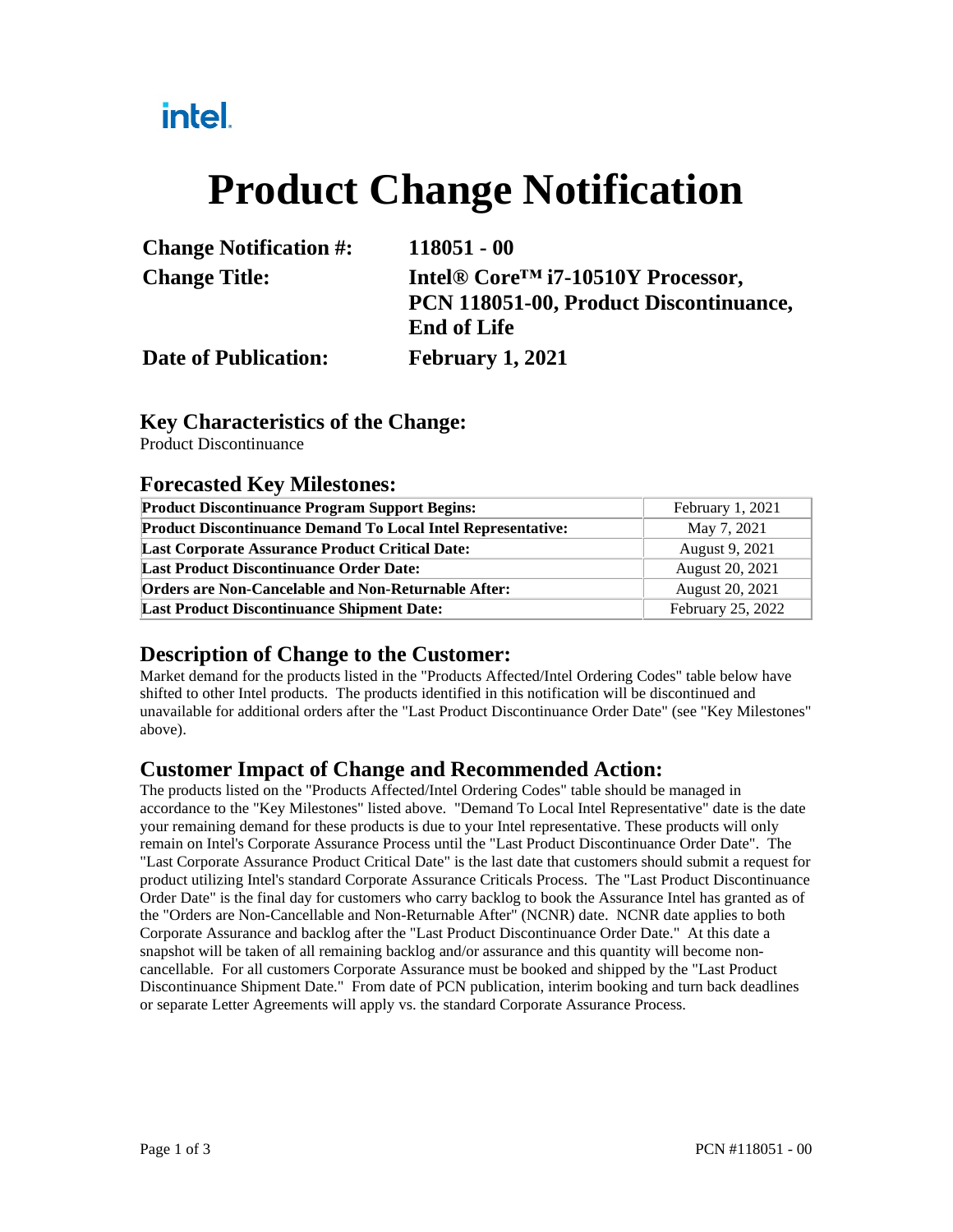#### **Products Affected / Intel Ordering Codes:**

| <b>Marketing Name</b>                                                                  | <b>Product Code</b> | $\vert$ S-Spec | $\mathbf{M}$ M $\mathbf{\#}$ | Stepping       |
|----------------------------------------------------------------------------------------|---------------------|----------------|------------------------------|----------------|
| Intel® Core <sup>TM</sup> i7-10510Y Processor   FJ8068404190213   S RGKR   999K42      |                     |                |                              | $\overline{V}$ |
| Intel® Core <sup>TM</sup> i7-10510Y Processor   FJ8068404190220   S RGSC   999LTX   V0 |                     |                |                              |                |

### **PCN Revision History:**

| <b>Date of Revision:</b> | <b>Revision Number:</b> | Reason:                  |
|--------------------------|-------------------------|--------------------------|
| February 1, 2021         | 00                      | Originally Published PCN |